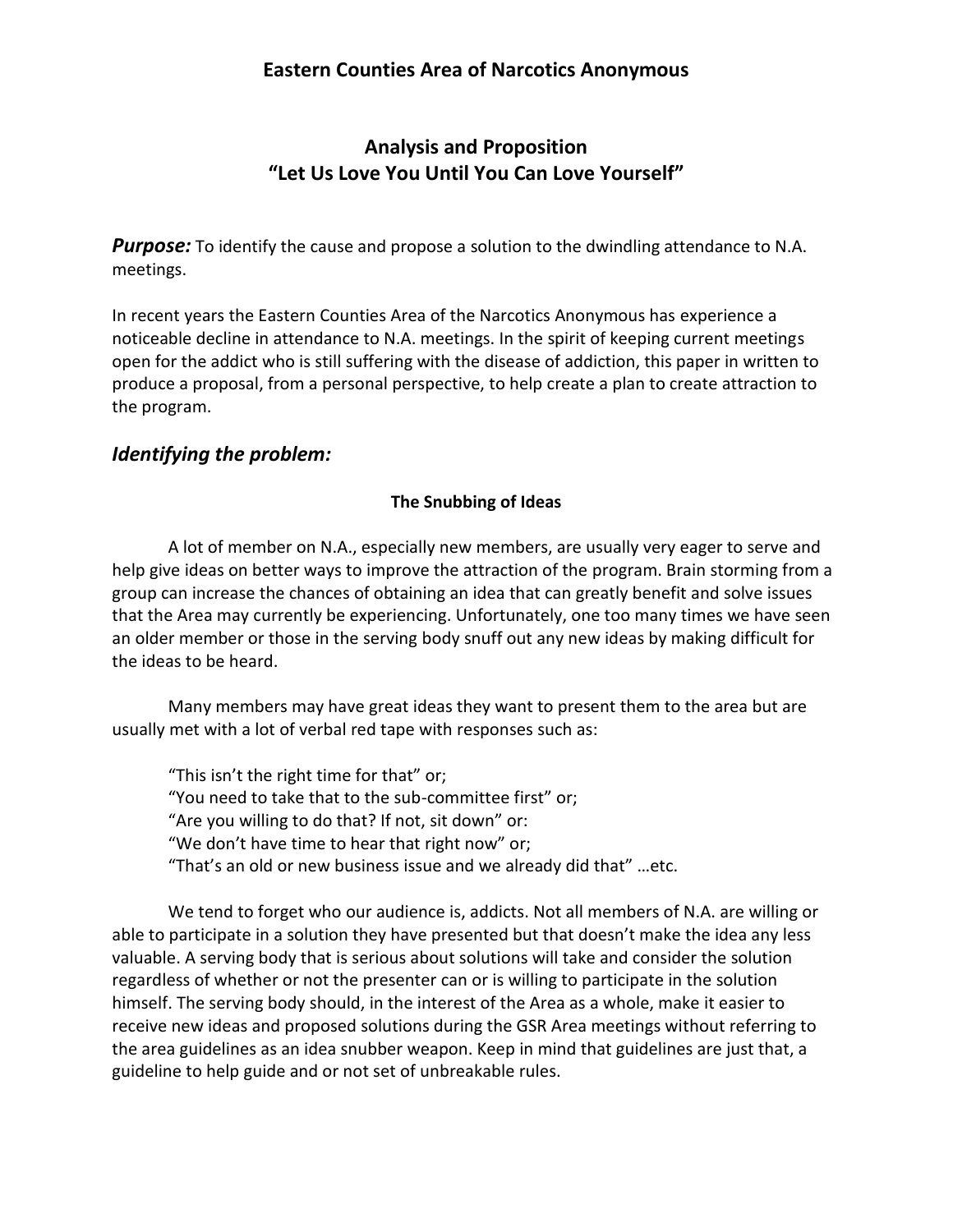#### **Eastern Counties Area of Narcotics Anonymous**

#### **First Impressions to the New Comers, Let Us Love You**

First impressions at a job interview is the deciding factor between getting or loosing that job you want regardless of the very valuable skills you possess. It is no different in N.A. when that new comer comes for the first time to one of our meetings. In essence, we are being interviewed by the new comer and our first impression will determine whether that new comer will stay or never come back regardless of the wonderful lifesaving program we have to offer.

Many will exclaim, "I am here to save my ass" or "They need to hit rock bottom" or "Shut the fuck up and listen" or, "You need tough love" or, the ultimate favorite "You need to be called on your shit." These are just a few responses among a sea of discouraging phrases. Although all of these exclamations may be true for the member who is stating it, whose life was once unmanageable, we forget about the emotional state in which we arrived. We got here feeling distress, alone, unloved, paranoid, lost, defeated, etc.. To sum these feelings up, we felt vulnerable and extremely sensitive.

When a new comer comes into a meeting, need to extend our love through the message we deliver. We need to reframe for criticizing or exposing the programs shortcomings in front of the whole group that includes people attending for the first time. As the trusted servants of the Eastern Counties Areas, we must be more conscientious of these repelling messages sent to the addict attending for the first time. On the preface of the story on page 187 titled "Restored to Dignity," it states: "She walked into NA-literally-and was treated with more love and respect than she ever had been." Further on page 189 paragraph 2, she stated that she was "treated better than any had before."

I feel that giving this warm welcome is one of areas in which we are lacking and failing to project to the new comers and in essence destroying the attraction to the program. We, as the appointed service members need to get this message out to other meetings but we must begin by being that example. As the addict in the "Restored to Dignity" stated, "When I got to my first meeting, I was dirty, alone and afraid. But I felt the care and concern of the members I had met, and I wanted more." We want them to want more because that's how new comers stay.

#### **Missionaries Wanted**

As part of our commitment to the addict who still suffers is to give away what was so freely given to us and through this, we help ourselves stay clean. On page 161, the story titled "Start a Meeting, They Will Come" talks about a man who started a meeting where there was none available. The man "stays clean through his own growing pains and those of the fellowship." We forget that a fellowship is a group of people with a common problem who help each other stay clean and those people become your second family through the friendships developed through that commonality. Being part of the service for is more than just doing being in service boards, we are the example for others and others look to us for that guidance.

We also tend to confuse a successful meeting by the number of people that attend. Success is determined by your own personal success to stay clean and the others that keep coming back because of your proof that it can be done, regardless of the number that attend, you have a successful meeting. The meetings are built through persistence, and by example and the love you project to others. We, as part of our service should each commit to open a new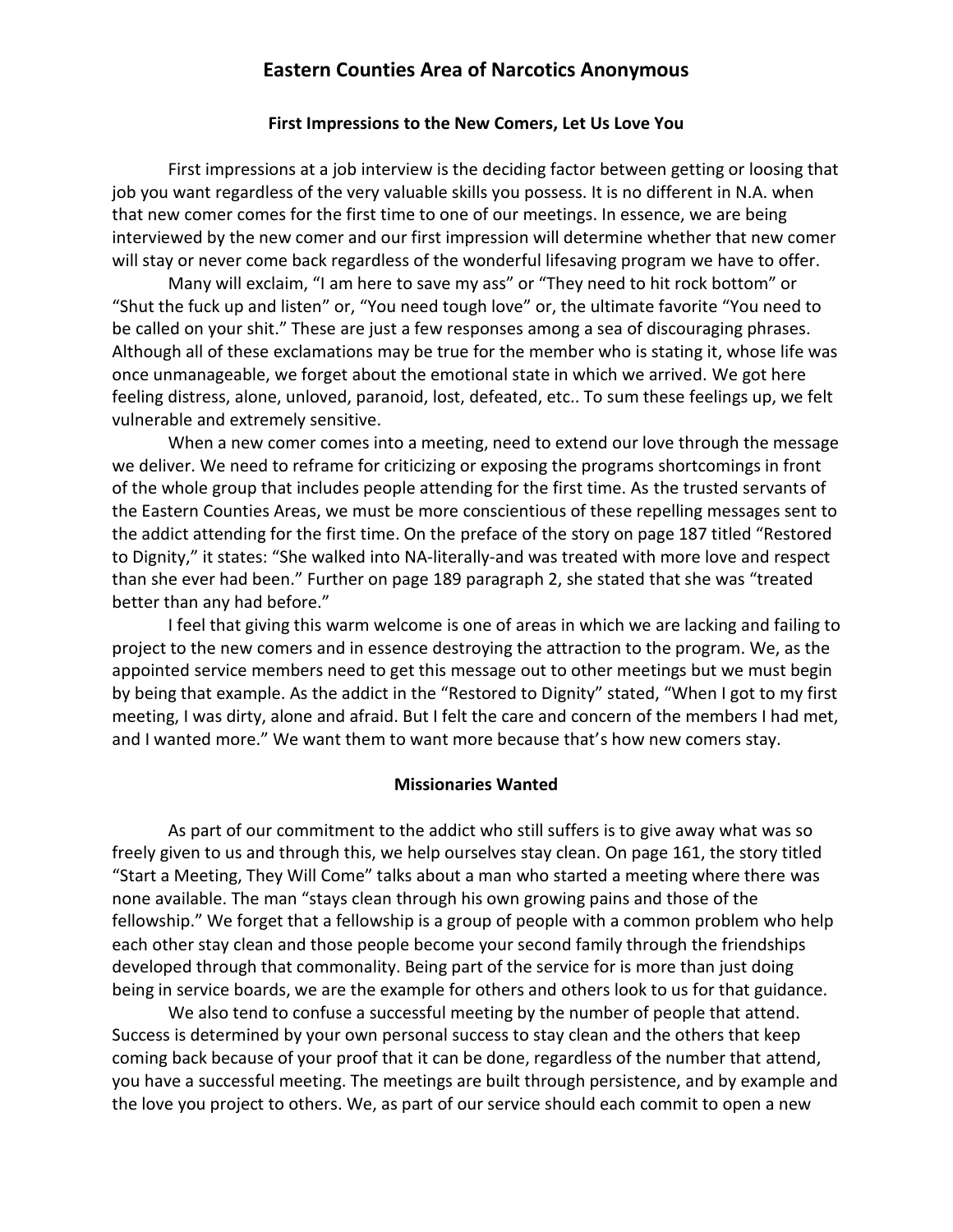#### **Eastern Counties Area of Narcotics Anonymous**

meeting where there are none available, whether it is an area or a time slot. When people see the serenity to achieve by being of service to others, they become more inclined to do the same. That is what we call attraction rather than promotion. On Page 365 titled "The good with do" led an addict to realize that "our acts of service can have far-reaching effects."

#### **The Visits**

One issue that has come up many times is the lack of donations from meetings to the area. There are many reasons why meetings may not be giving, small number of attendees, a distrust of the service area, or unsure what the donations are used for. We need our board members to make a commitment to visit every meeting so the members of those meeting can meeting them and learned about what ECANA does for them. We have 34 active meetings is the Eastern Counties Ares and it makes it quite challenging for one person to go to all of them but those meeting can be divided by the number of board members. That responsibility should be shared by the chair and vice chair of public relations. It is important that it is the people that lead take this responsibility so members can meet those that represent them and those that can answer their questions directly. It is easy to delegate these visits to others but that defeats the purpose of those visits.

#### *Suggested Solutions:*

- I. Eliminate the red take when it comes to presenting ideas by members whose intent is to improve the area. Become more flexible during the GSR meetings and break away from the strictly business attitude because of time constraints or procedural red tape. Be willing to plan and execute the idea if it makes sense and will help the N.A. area as a whole, even if the idea originator is unable to participate.
- II. Create an area learning day in which people with service positions can learn, as a suggestion, to make meetings more attractive to new comers through message they project to others. Avoid using negative language at meetings that makes being of service a burden and instead use language that encourages but people to see the satisfying feeling that comes from it.
- III. Encourage all sub-committee members to open a new meeting by being the example. Show the addict one addict that walk through those that the program works through being of service so they become more willing to do the same. Measure the meetings success by your person clean time and those of others and not by the number of people that attend.
- IV. Have the board members and chair and vice-chair visit each meeting in our area to inform the members of each meeting of the services their donations provide to them. Encourage the service board members, and the PR chairs, to do the visit themselves and not delegate those visits to others so meeting members can have their questions answered directly from those who decided how their donations are spent. The visits are an opportunity to create trust and excitement for members to join being of service.